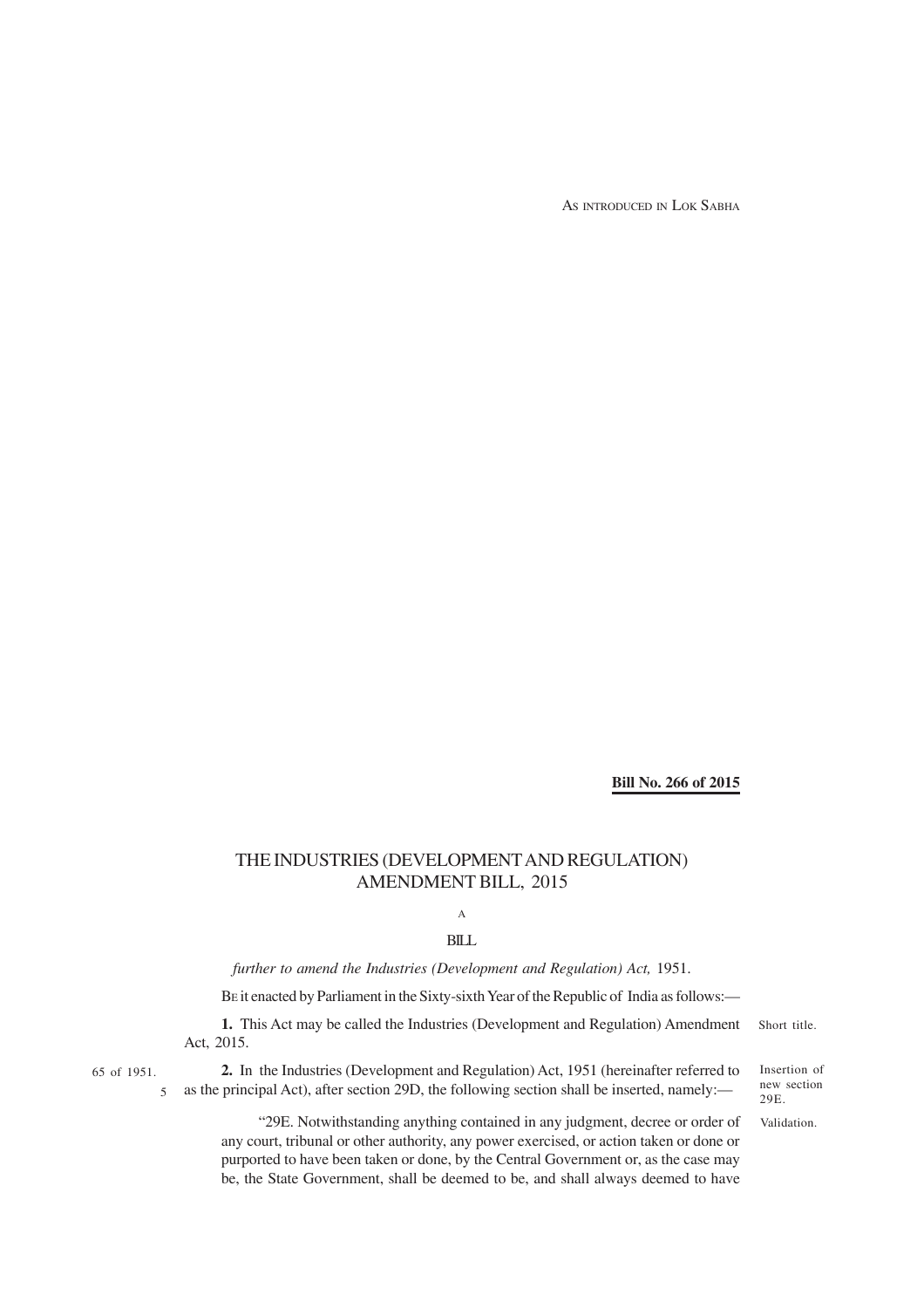been, for all purposes, as validly taken or done or omitted to be done, as if the amendment made to the First Schedule by the Industries (Development and Regulation) Amendment Act, 2015 had been in force at all material times and no suit or claim or other proceedings shall be instituted, maintained or continued in any court, tribunal or other authority as such.".

5

**3.** On and from the date of commencement of the principal Act, in the First Schedule, First Schedule. for the heading "26. FERMENTATION INDUSTRIES:", the heading "26. FERMENTATION INDUSTRIES (OTHER THAN POTABLE ALCHOHOL):" shall be substituted. Amendment of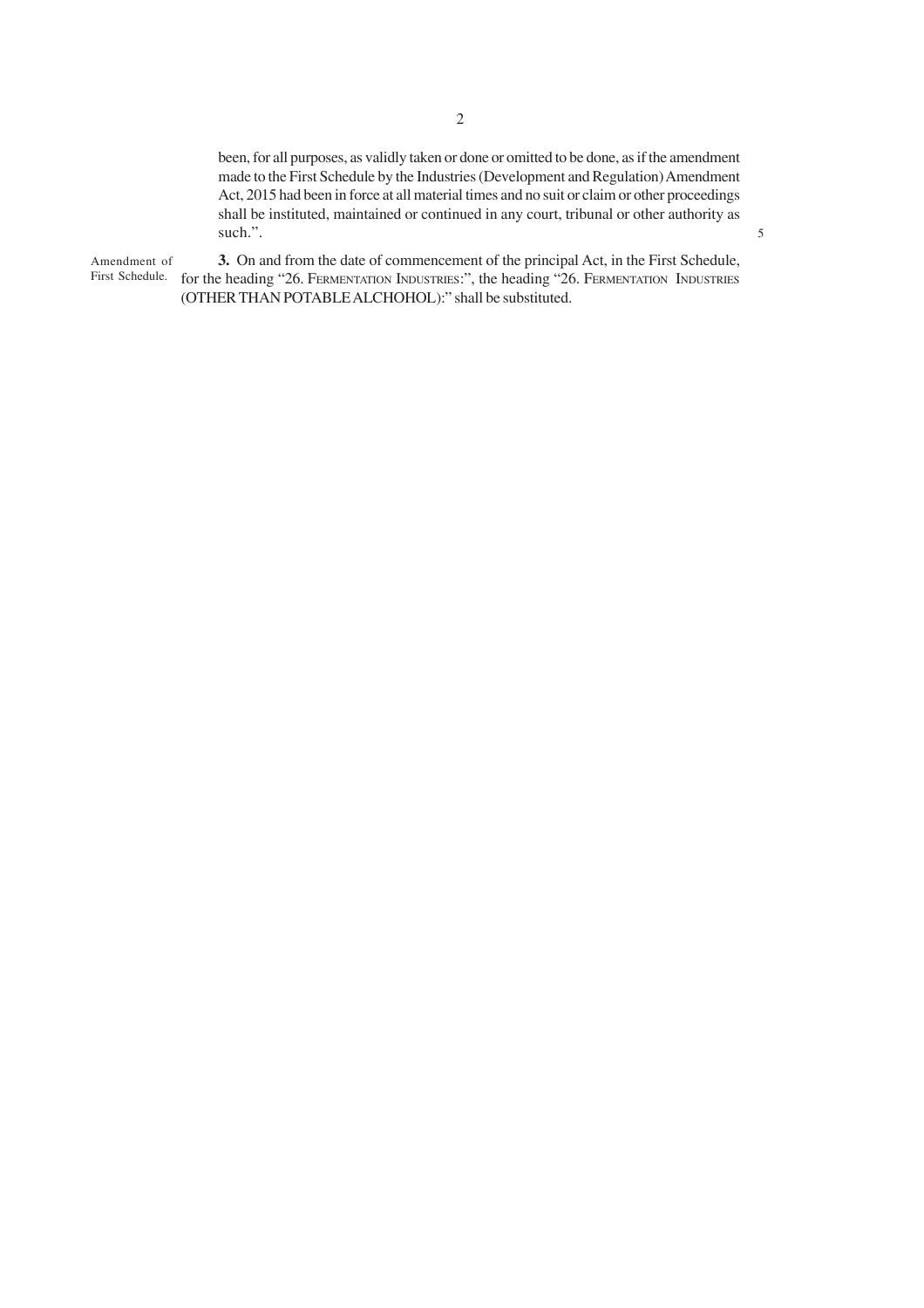#### STATEMENT OF OBJECTS AND REASONS

The Industries (Development and Regulation) Act, 1951 was enacted to provide for the development and regulation of certain industries. Section 2 of the said Act declares that it is expedient in the public interest that the Union should take under its control the industries specified in the First Schedule to the Act. Any industry engaged in the manufacture or production of any of the articles mentioned under each heading or sub-headings of the First Schedule to the Act would thus be under the control of the Union. The heading 26 of the First Schedule to the Act provides for Fermentation Industries which includes Alcohol and other products of fermentation industries.

2. According to the distribution of legislative powers contained in the Seventh Schedule to the constitution, entry 8 of List II—State List enumerates the subject matter "Intoxicating liquors, that is to say, the production, manufacture, possession, transport, purchase and sale of intoxicating liquors" and entry 24 thereof, enumerates the subject matter "Industries subject to the provisions of entries 7 and 52 of List I". While entry 7 of List I—Union List provides for the subject matter "Industries declared by Parliament by law to be necessary for the purpose of defence or for the prosecution of war", entry 52 thereof, provides for "Industries, the control of which by the Union is declared by Parliament by law to be expedient in the public interest". Thus, the authority to regulate the subject matter ''intoxicating liquors'' appears to vest both with the Union and the States. This has resulted in prolonged litigation.

3. The Supreme Court of India, in the case of Bihar Distillery and another versus Union of India and others (AIR 1997 SC 1208), has held that in the interest of proper delineation of the spheres of the Union and the States, the line of demarcation should be drawn at the stage of clearance or removal of the rectified spirit. Where the removal or clearance is for industrial purposes (other than the manufacture of potable liquor), the levy of duties of excise and all other control shall be with the Union and where the removal or clearance is for obtaining or manufacturing potable liquors, the levy of duties of excise and all other control shall be with the States.

4. In the backdrop of the above judgment of the Supreme Court, the Law Commission of India had recommended in its 158th Report that the heading 26 of the First Schedule to the Act be substituted as "Fermentation Industries but not including Alcohol".

5. The recommendation of the Law Commission of India was examined in depth by the Government. If the subject "Alcohol" is taken out of the First Schedule to the Act, both industrial alcohol and potable alcohol would come under the purview of the State Government which is not in consonance with the judgment of the Supreme Court. Moreover, the effect of implementation of the recommendation of the Law Commission would be that the subject "Alcohol" which covers both industrial alcohol and potable alcohol would no longer be a Central subject.

6. Therefore, it is proposed to amend the First Schedule to the Industries (Development and Regulation) Act, 1951 by substituting the heading 26 thereof, as "26 Fermentation Industries (other than Potable Alcohol)", so that it would be in conformity with the judgment of the Supreme Court and also ensure that the industries engaged in the manufacture of alcohol meant for potable purposes shall be under the total and exclusive control of States in all respects. The Central Government would continue to be responsible for formulating policy and regulating foreign collaboration (foreign direct investment and foreign technology collaboration agreements) for all products of fermentation industries, including industrial alcohol and potable alcohol.

7. The Bill seeks to achieve the above objectives.

*The* 18thNovember*,* 2015.

NEW DELHI: NIRMALA SITHARAMAN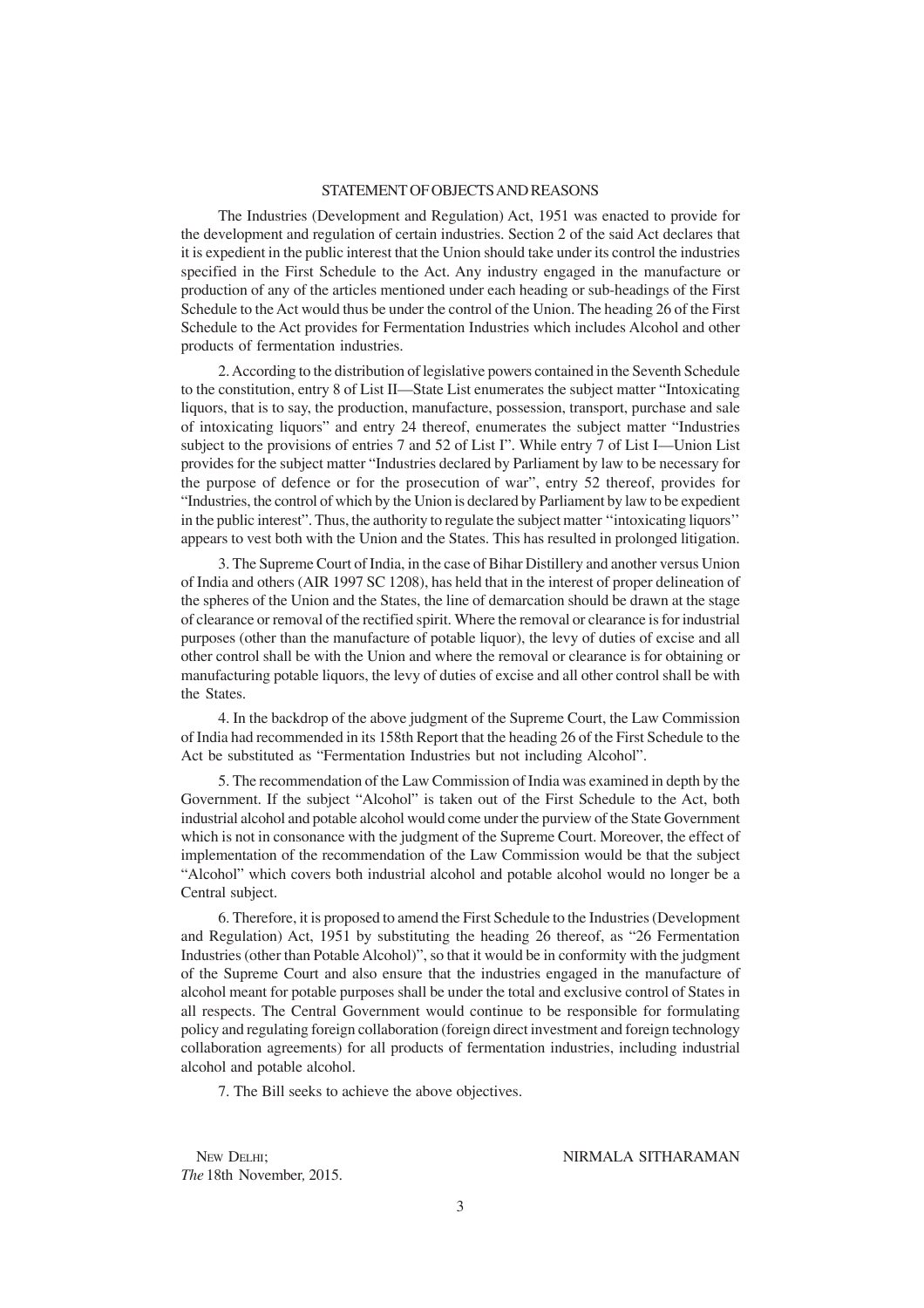#### *ANNEXURE*

#### EXTRACT FROM THE INDUSTRIES (DEVELOPMENT AND REGULATION) ACT, 1951

(65 OF 1951)

 $*$  \*  $*$  \*  $*$  \*  $*$  \*

### THE FIRST SCHEDULE

## [*See* sections 2 and 3 (*i*)]

 Any industry engaged in the manufacture or production of any of the articles mentioned under each of the following heading or sub-headings, namely:—

 $*$  \*  $*$  \*  $*$  \*  $*$  \*

26. FERMENTATION INDUSTRIES :

(*1*) Alcohol.

(*2*) Other products of fermentation industries.

 $*$  \*  $*$  \*  $*$  \*  $*$  \*